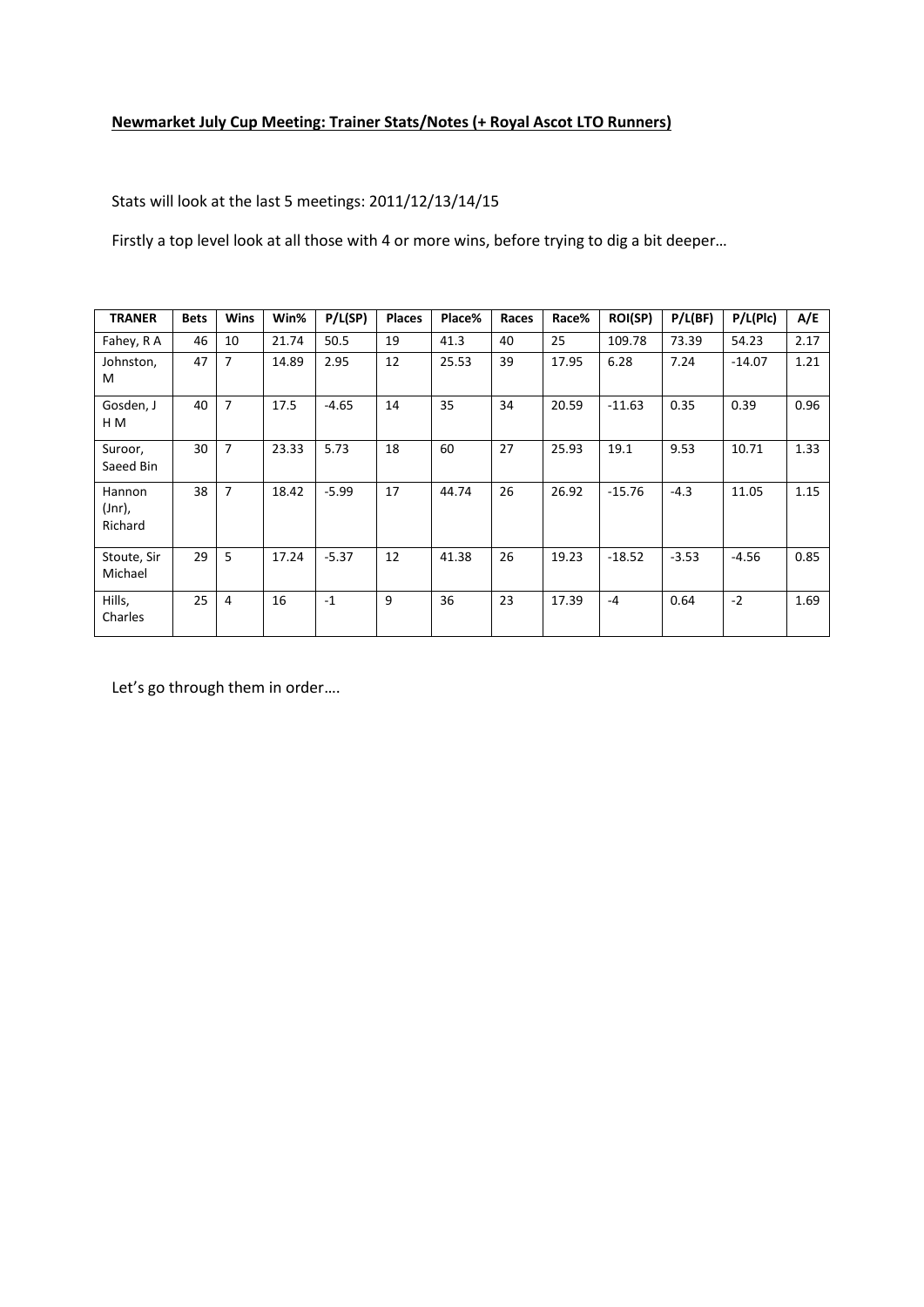# **Richard Fahey**

# ODDS

The market has been some sort of guide, but only that.

So far, those going off over 20/1 are: 0/11, 3 places.

But, he has had places at 50/1, 33/1 and 25/1. I wouldn't automatically put a line through those and for now I won't impose an odds cap on his runners.

But, that does mean that all of his runners here, 20/1 or shorter are:-

35 bets / 10 wins / 16 places / 29% sr / +62 SP / +84 BFSP / AE 2.33

### DISTANCE

| <b>Distance</b> | <b>Bets</b> | <b>Wins</b>    | Win% | P/L(SP) | <b>Places</b>  | Place% | Races | Race%        | P/L(BF) | P/L(Plc) | A/E  |
|-----------------|-------------|----------------|------|---------|----------------|--------|-------|--------------|---------|----------|------|
|                 |             |                |      |         |                |        |       |              |         |          |      |
| 5f              | 4           | $\overline{2}$ | 50   | 6.75    | $\overline{2}$ | 50     | 4     | 50           | 6.13    | $-0.39$  | 2.41 |
|                 |             |                |      |         |                |        |       |              |         |          |      |
| 6f              | 16          | 2              | 12.5 | 13      | 6              | 37.5   | 12    | 16.67        | 22.78   | 22.65    | 1.87 |
|                 |             |                |      |         |                |        |       |              |         |          |      |
| 7f              | 16          | 6              | 37.5 | 40.75   | 9              | 56.25  | 15    | 40           | 54.48   | 31.34    | 3.11 |
|                 |             |                |      |         |                |        |       |              |         |          |      |
| 1 <sub>m</sub>  | 6           | 0              | 0    | -6      | 1              | 16.67  | 6     | $\mathbf{0}$ | -6      | 0.02     | 0    |
| 1m2f            | 3           | 0              | 0    | $-3$    | 1              | 33.33  | 2     | $\mathbf{0}$ | $-3$    | 1.61     | 0    |
| 1m4f            | 1           | 0              | 0    | -1      | 0              | 0      |       | $\mathbf{0}$ | -1      | $-1$     | 0    |

Those running beyond 7f could clearly do better. 0/10, 2 places to date.

### AGE

In general an even spread but he has tended to struggle, relatively, with 3 year olds…

- $\bullet$  Age 3: 1/19, 4 places... -11 SP
- 2,4,5 year olds have done best
- Age  $6+ : 0/4$ , 1 place

### AGE RESTRICTIONS

And, unsurprisingly given the above he has struggled in 3yo only races…

 $\bullet$  3 yo only: 1/17,4 places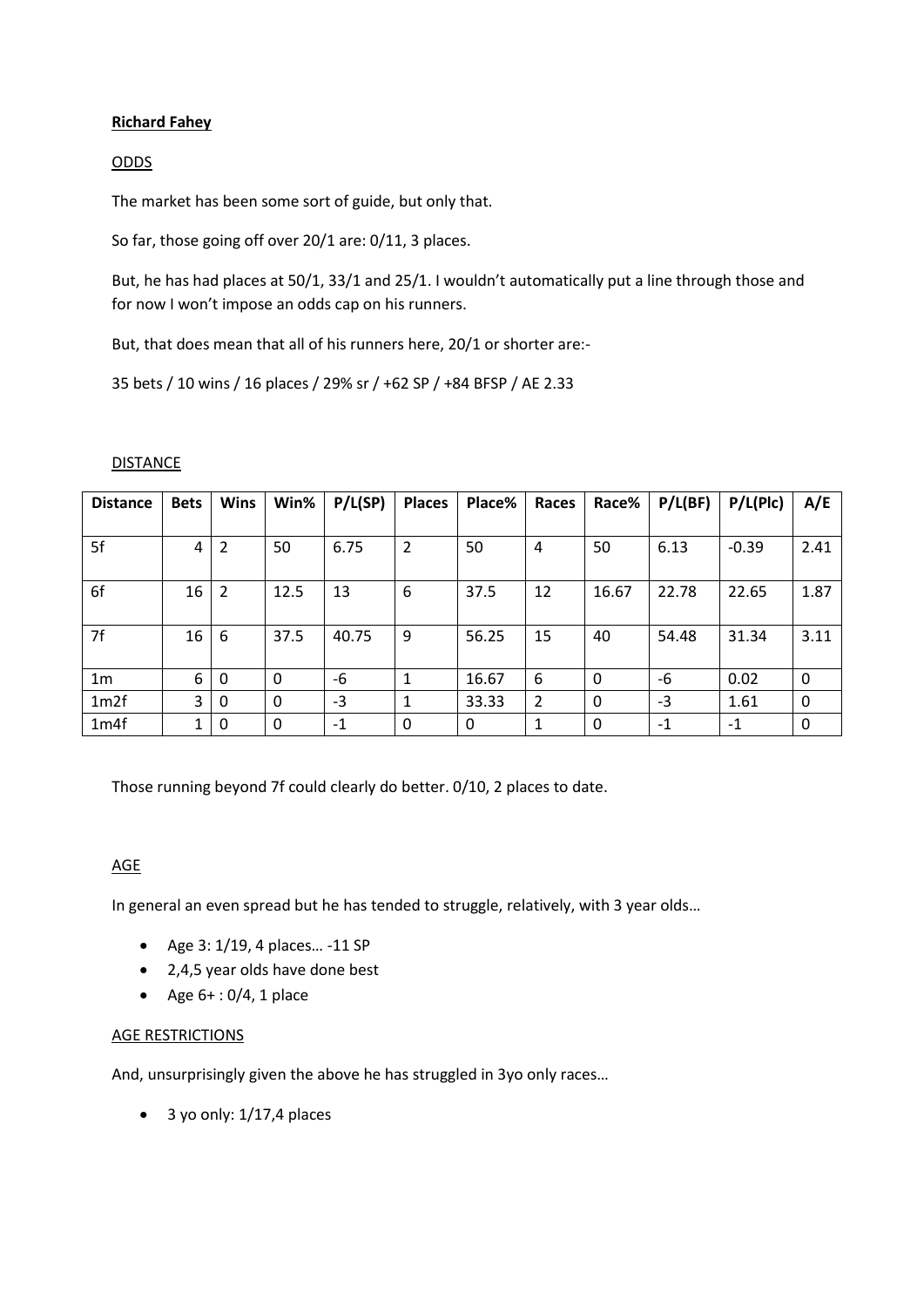# **JOCKEY**

If Ryan Moore is booked, take note…

 $\bullet$  Moore: 3/4, 4 places... +11 SP

### **TRACK LTO**

- $\bullet$  Ascot: 2/7, 2 places... +23
- Newcastle: 3/6, 5 places.. +32 SP
- $\bullet$  Pontefract: 2/3, 3 places... +3 SP
- York: 1/9,2 places… -1

# DISTANCE MOVE

Moving down in trip from last run: 0/6, 1 place

### CLASS MOVE

• Dropping in class from last run: 0/7, 1 place

### ODDS LTO

Of some interest are those that were sent off at 9/1 or shorter on their last run…

23 bets / 8 wins / 12 places / 35% sr / +44 SP / +55 BFSP /AE 2.8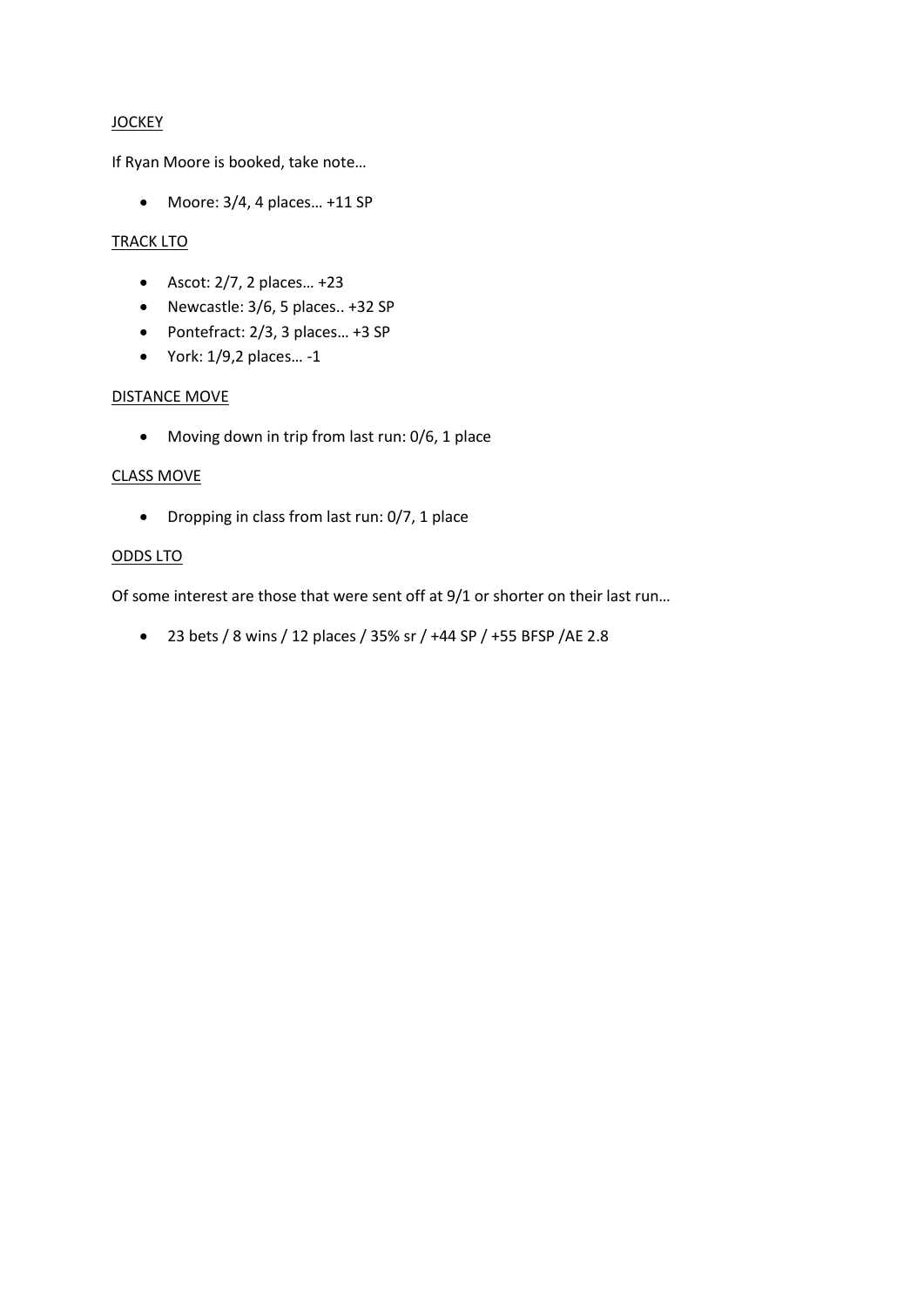### **MICRO SYSTEM 1**

- Richard Fahey
- 5-7 furlongs
- NOT Dropping in Class from last run

|      | <b>Bets</b> | <b>Wins</b>    | Win%  | P/L(SP) | <b>Places</b>  | Place% | Races | Race% | <b>ROI(SP)</b> | P/L(BF) | P/L(Plc) | <b>MxOdd</b> | A/E  |
|------|-------------|----------------|-------|---------|----------------|--------|-------|-------|----------------|---------|----------|--------------|------|
| ALL  | 29          | 9              | 31.03 | 59.5    | 15             | 51.72  | 25    | 36    | 205.17         | 81.82   | 50.05    | 51.00        | 2.91 |
| 2015 | 7           | $\overline{2}$ | 28.57 | 13.25   | $\overline{4}$ | 57.14  | 5     | 40    | 189.29         | 20.75   | 16.29    | 51.00        | 2.9  |
| 2014 | 7           | 1              | 14.29 | 6       | $\overline{2}$ | 28.57  | 7     | 14.29 | 85.71          | 9.59    | $-0.85$  | 26.00        | 1.41 |
| 2013 | 7           | 3              | 42.86 | 7.75    | $\overline{4}$ | 57.14  | 5     | 60    | 110.71         | 8.91    | 7.69     | 51.00        | 2.91 |
| 2012 | 4           | 2              | 50    | 24.5    | 3              | 75     | 4     | 50    | 612.5          | 33.53   | 23.56    | 51.00        | 7.41 |
| 2011 | 4           | 1              | 25    | 8       | $\overline{2}$ | 50     | 4     | 25    | 200            | 9.04    | 3.36     | 17.00        | 2.56 |

This looks like a solid enough approach and helps narrow down the number of bets – albeit in general all of his runners here are worth a second glance. He has done best over 5-7f to date but I am sure he will get a winner over further at some point.

Those dropping in class, over 5-7f, are 0/4,0 places in the period. Not the biggest stats pool although he is 0/7 with all such runners, as above.

Those going off over 20/1 are: 0/6 , 2 places.

If you just focussed on those 20/1 or shorter: His record with 3 year olds, and in 3 year old only races is 1/7, 2 places, +1 SP, which compares more favourably than his overall stats with such runners.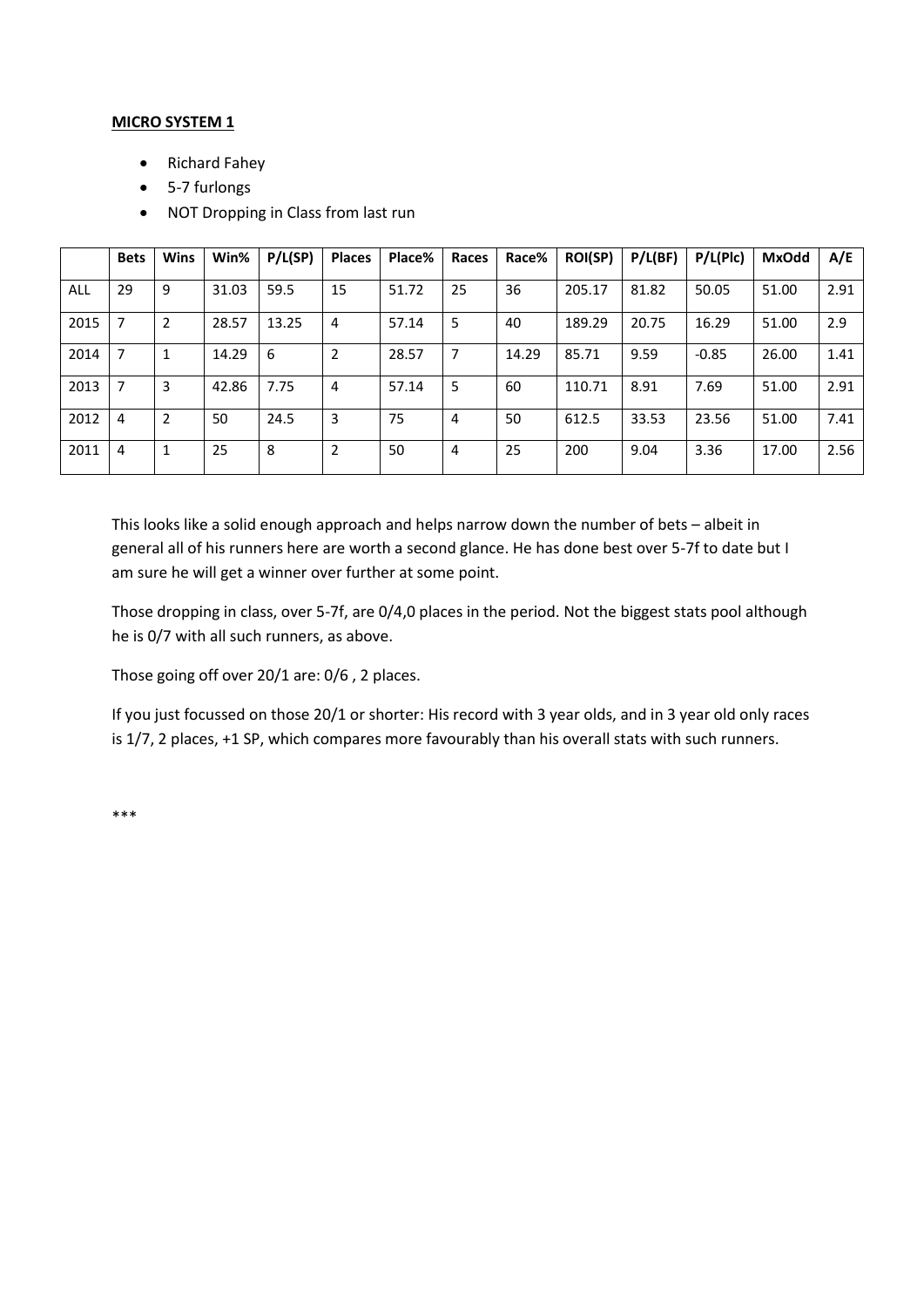# **Mark Johnston**

# ODDS

The market has been some guide with all of his runners.

Those going off 14/1 or bigger so far: 0/14, 1 place

For now, let's just focus on those sent off 12/1 or shorter…

### DISTANCE

He has really struggled with runners over 7f. Given he has a solid record over 6f, and 10f or further (8f = 0/2, 1 place) that could just be one of those things. However, 7f can be seen as a specialist distance and maybe with these runners he isn't sure what their best trip is…

 $\bullet$  7f: 0/12, 2 places

### AGE RESTRICTIONS

His record in 3 year old only handicaps is decent enough…

3yo: 5/12,5 places.. +32 SP

### CLASS MOVE

Those running at the same class or up 1 class only has been the place to focus…

- **Same/Up 1: 6/21, 9 places…+27 SP**
- $\bullet$  Drop 1: 0/3, 0 places
- $\bullet$  Up 2+: 0/8, 1 place

*(a class move isnt just class 2 to class 1 say. A move from Listed to Group 3, for example, is a move of one class, as would be a G2 to G1 say. G3 to G1 would be a move of 2 classes)* 

### HORS RUNS: 90 Days

Of those who had a career run…

- 1 or 2 runs only in previous 90 days: 0/9, 1 place
- $-7 + 0/5$ , 1 place

### CAREER RUNS

• 1-3 career runs only: 0/11, 1 places

# CAREER WINS

• 1 win only: 0/9, 2 places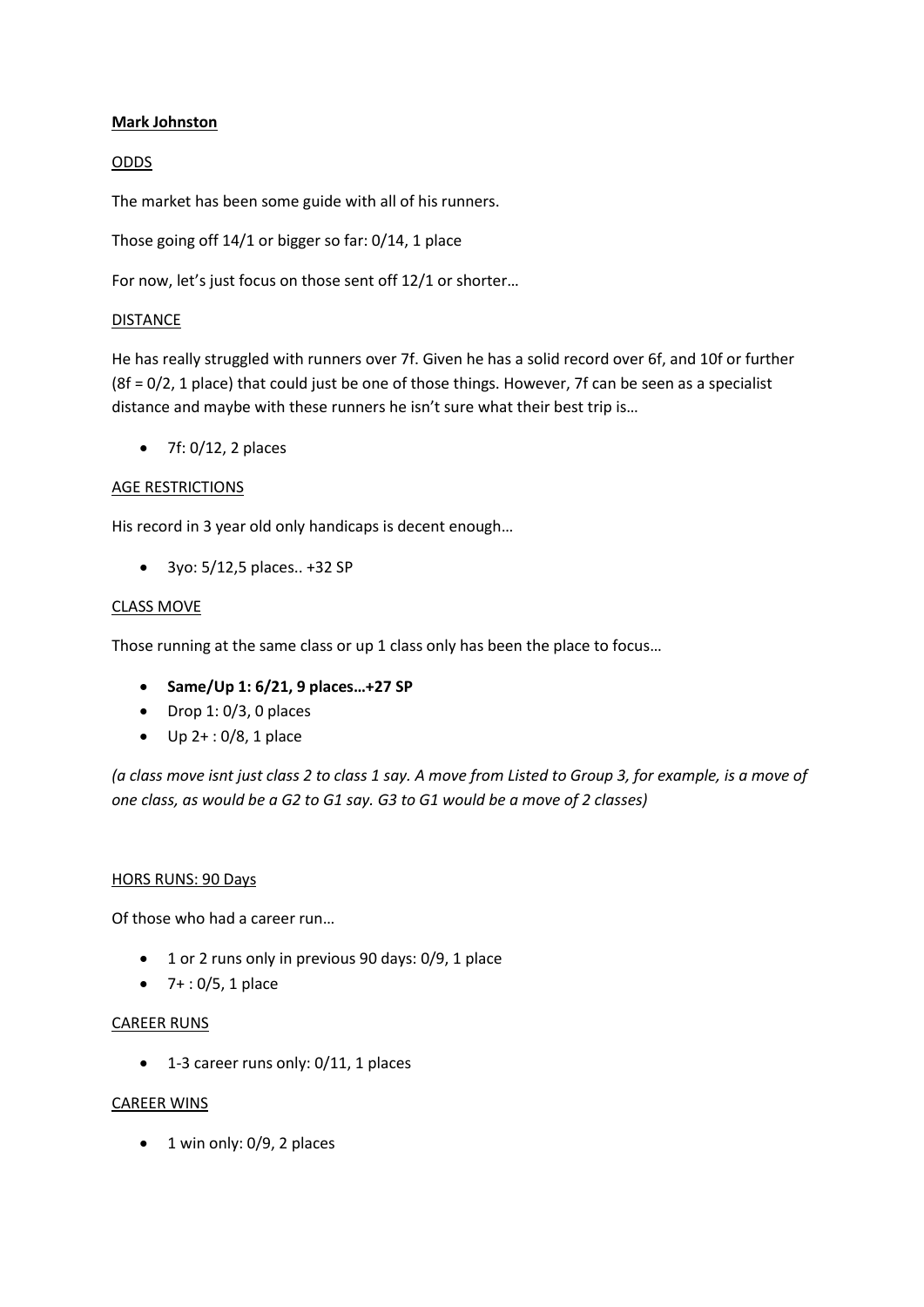# **TRACK LTO**

 $\bullet$  Ascot: 4/12, 6 places... +17 SP

### DAYS SINCE RUN

All winners had run within the previous 25 days

 $\bullet$  26 days $+$ : 0/7, 0 places

#### \*\*\*

Just a quick look at handicaps vs non-handicaps.

Not too much on the non-handicap front.

### **HANDICAPS**

All wins have been in 3 yo only handicaps to date…

- **3yo : 4/10,4 places.. +31 SP**
- $\bullet$  2yo: 0/3, 0 places
- $\bullet$  3yo + : 0/5, 2 places

# **DISTANCE**

• 10f : 3/5, 3 places... +25 SP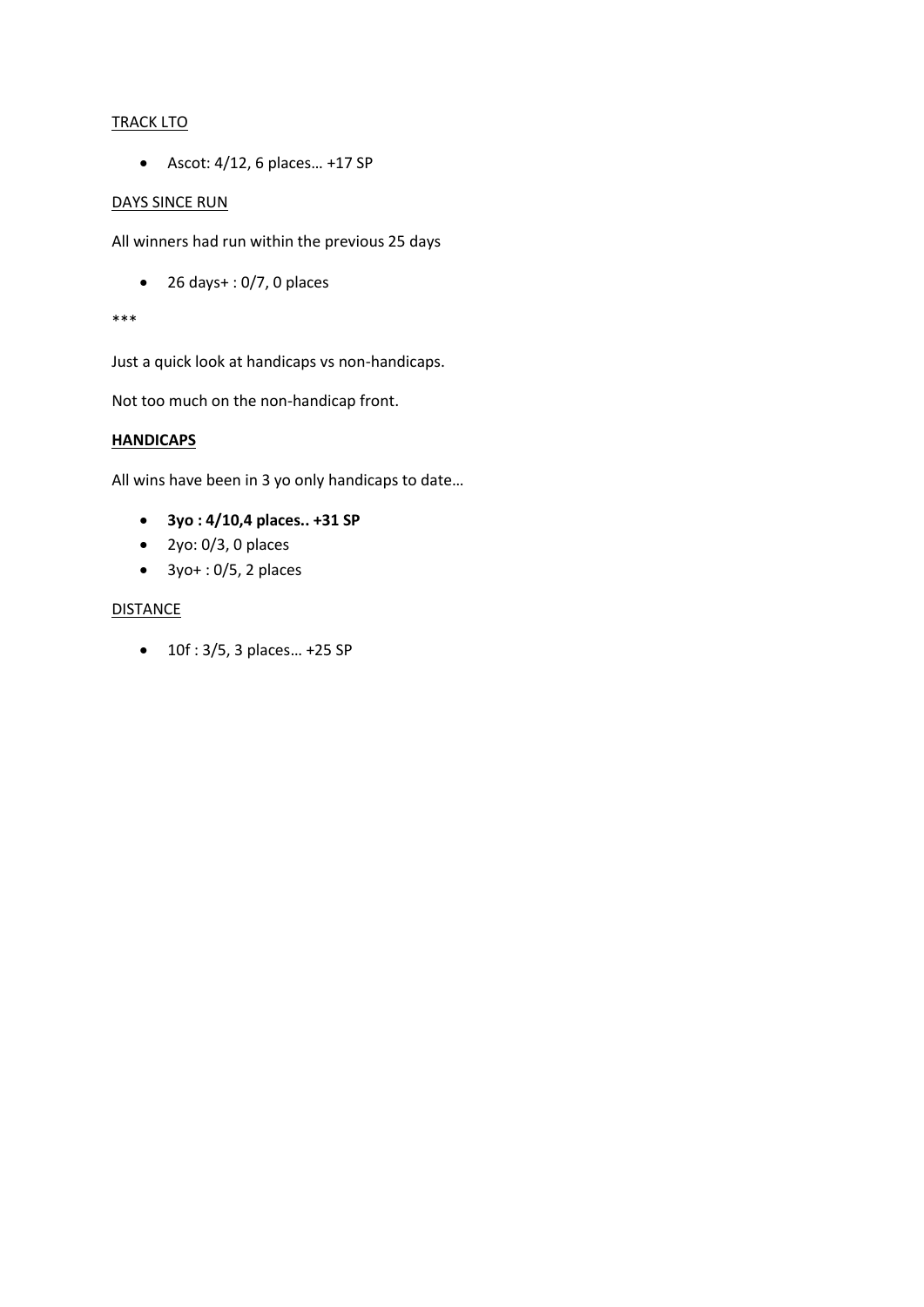#### **MICRO SYSTEM 2**

- Mark Johnston
- NOT 7f races
- $\bullet$  12/1 or shorter

|      | <b>Bets</b> | <b>Wins</b>    | Win%     | P/L(SP) | <b>Places</b>  | Place%      | Races | Race% | <b>ROI(SP)</b> | P/L(BF) | P/L(Plc) | A/E         |
|------|-------------|----------------|----------|---------|----------------|-------------|-------|-------|----------------|---------|----------|-------------|
| ALL  | 21          | 7              | 33.33    | 28.95   | 9              | 42.86       | 20    | 35    | 137.86         | 33.24   | 3.75     | 2.16        |
| 2015 | 6           | 2              | 33.33    | 9.2     | $\overline{2}$ | 33.33       | 6     | 33.33 | 153.33         | 13.23   | $-0.05$  | 1.94        |
| 2014 | 5           | 2              | 40       | 5.75    | 3              | 60          | 5     | 40    | 115            | 5.16    | 1.38     | 2.56        |
| 2013 | 5           | $\overline{2}$ | 40       | 8       | 3              | 60          | 5     | 40    | 160            | 8.67    | 1.78     | 2.17        |
| 2012 | 3           |                | 33.33    | 8       |                | 33.33       | 2     | 50    | 266.67         | 8.18    | 0.21     | 3.03        |
| 2011 | 2           | 0              | $\Omega$ | $-2$    | 0              | $\mathbf 0$ | 2     | 0     | $-100$         | $-2$    | 0.43     | $\mathbf 0$ |

Fairly straight forward but it has been a pretty good approach over the last few seasons to homing in on those most likely to run well.

I think this is the best starting point for any systematic approach. When using this as a starter set of data, the stats behind some of the other filters are even smaller. Of course, you can use some of the other stats as a guide.

Those with 1 or 2 runs in previous 90 days within the angle above are 0/4, 0 places (0/9,1 place all runners 12/1<)

In the angle above there have only been 3 runners outside of those running at same class, or up one class – but again those main stats offer a good guide, as do the 'days since run stats' and the 'career run' stats.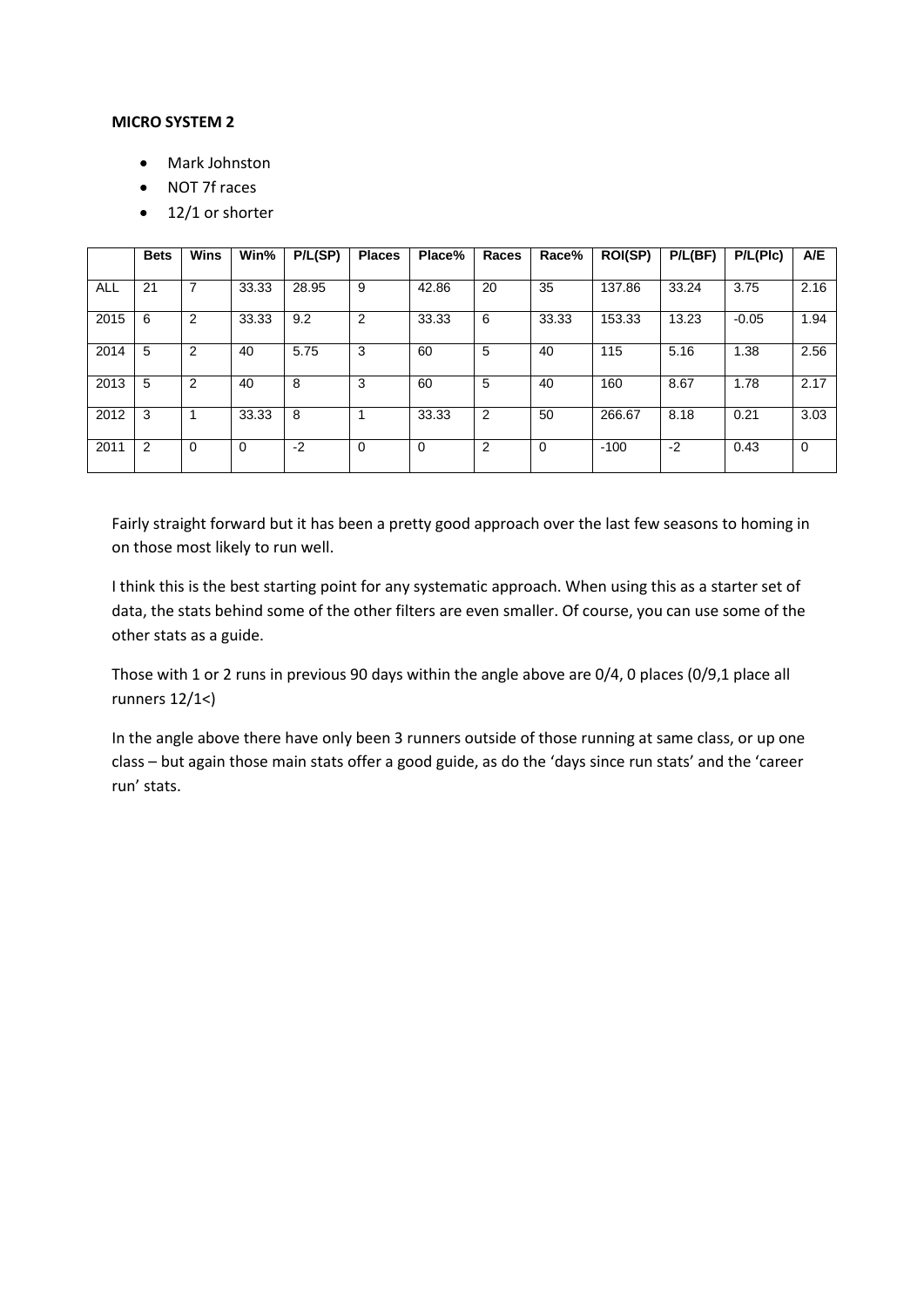### **John Gosden**

Handicaps vs Non Handicaps

- Handicaps; 0/9, 0 places
- Non-Handicaps: 7/31, 14 places

Best just to focus on the Non-Handicaps then…

# ODDS

- $\bullet$  3/1 or shorter: 6/14, 9 places... +6 SP
- $\bullet$  10/3 or bigger: 1/17, 5 places... -2 SP

# **CLASS**

- Class 1: 6/18, 10 places… +13 SP
- $\bullet$  Class 4: 1/12, 4 places... -8 SP
- Group 3:  $4/5$ , 4 places... +7 SP

# MAIDENS

 $\bullet$  1/12, 4 places... -8 SP

### HORSE RUNS IN CAREER

 $\bullet$  1 only: 0/5, 0 places

### CLASS MOVE

UP 1 Class: 0/7, 1 place

# DAYS SINCE RUN

 $\bullet$  1-15 days: 0/6, 1 place

# TRACK LTO

 $\bullet$  Ascot: 3/7, 3 places... +3 SP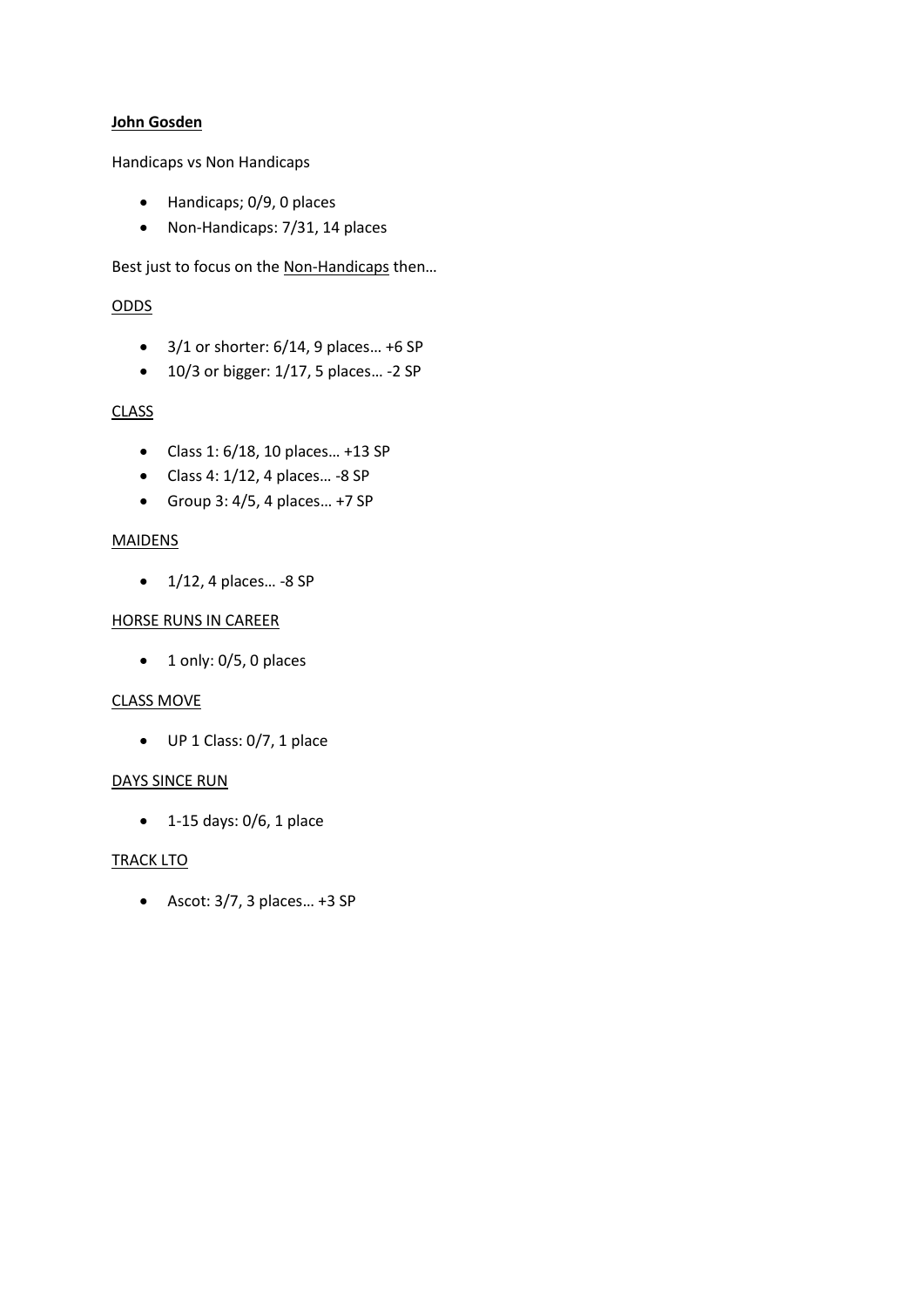#### **MICRO SYSTEM 3**

- John Gosden
- Non Handicaps
- Class 1

|      | <b>Bets</b> | <b>Wins</b> | Win%     | P/L(SP) | <b>Places</b>  | Place% | Races | Race%    | <b>ROI(SP)</b> | P/L(BF) | P/L(Plc) | A/E         |
|------|-------------|-------------|----------|---------|----------------|--------|-------|----------|----------------|---------|----------|-------------|
|      |             |             |          |         |                |        |       |          |                |         |          |             |
| ALL  | 18          | 6           | 33.33    | 13.35   | 10             | 55.56  | 16    | 37.5     | 74.17          | 18.31   | 13.99    | 1.66        |
|      |             |             |          |         |                |        |       |          |                |         |          |             |
| 2015 | 4           | 2           | 50       | 13.1    | 2              | 50     | 4     | 50       | 327.5          | 17.39   | 2.47     | 2.02        |
| 2014 | 3           | 0           | $\Omega$ | -3      | $\overline{2}$ | 66.67  | 3     | $\Omega$ | $-100$         | -3      | 2.96     | $\mathbf 0$ |
| 2013 | 3           | 2           | 66.67    | 5       | $\overline{2}$ | 66.67  | 3     | 66.67    | 166.67         | 5.7     | 2.28     | 2.74        |
| 2012 | 3           |             | 33.33    | 0.25    | 2              | 66.67  | 2     | 50       | 8.33           | 0.13    | 5.06     | 2.17        |
| 2011 | 5           |             | 20       | $-2$    | 2              | 40     | 4     | 25       | $-40$          | $-1.91$ | 1.21     | 1.45        |

Fairly straight forward again but not many other 'ways in' that I could find for his runners.

From those stats above those that ran over 7f last time out are: 0/5, 2 places.

Likewise those that ran over 7f on their first career start are 0/8, 3 places, and if you removed those you get stats of 6/10. But, that is tentative and rather random I think. Having said that maybe starting a horse off over 7f suggests you are unsure what is/will be their best trip. Nothing to get too hung up on, but interesting.

If he could repeat last season I think we would be happy.

No odds cap albeit those going off 3/1 or shorter are: 5/8. He has had a 25/1 shot go very close in the period, as well as a 14/1 winner.

*\*\*His other winner was at 3/1 in a Maiden. He was having his first career start (1/4,2 places with such runners)*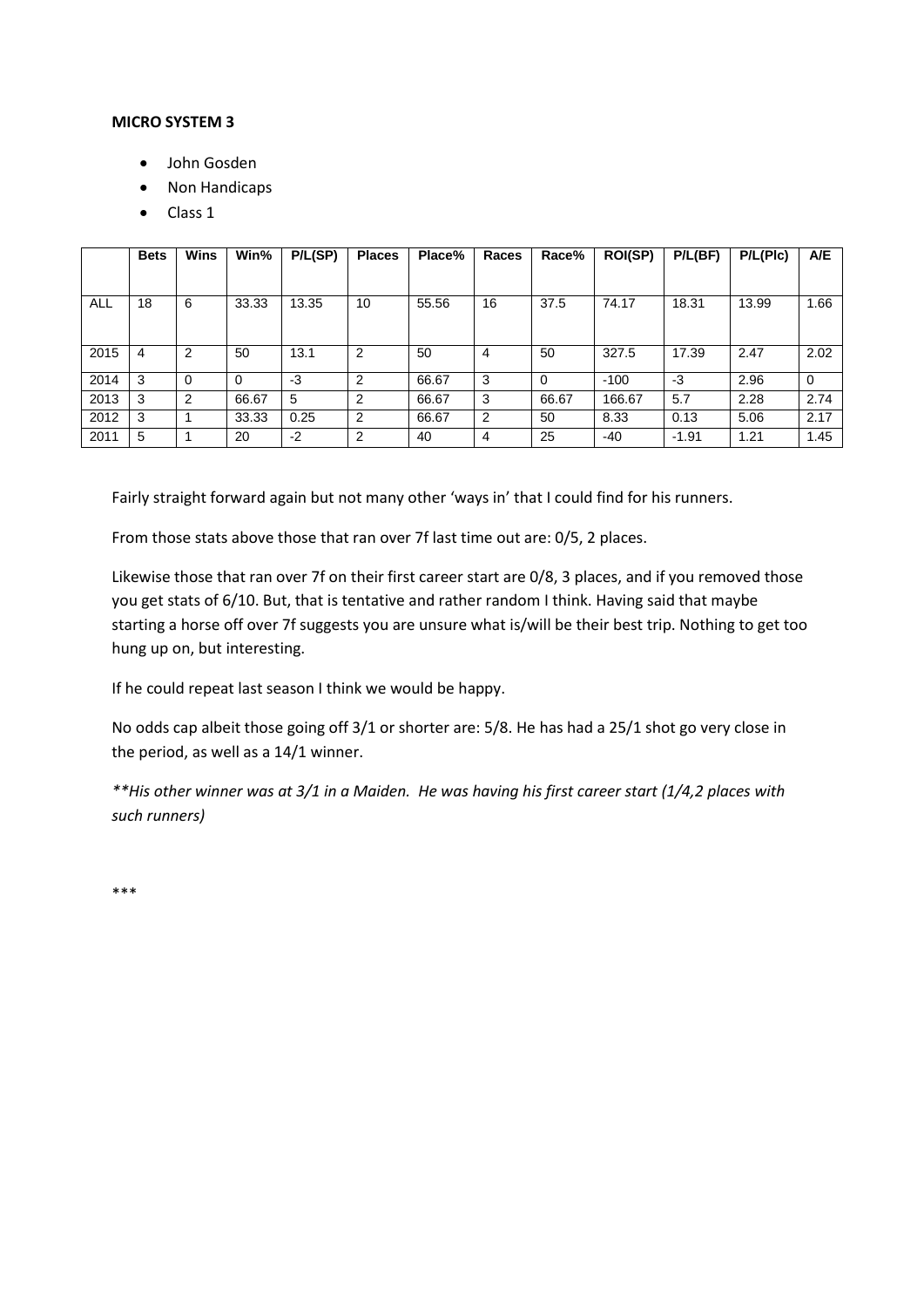# **Saeed Bin Suroor**

# ODDS

- $\bullet$  4/1 or shorter SP: 5/10, 8 places... +7 SP
- $\bullet$  10/1 + : 0/6, 1 place

# CLASS

- $\bullet$  Class 1: 1/12, 5 places... -2 SP
- $\bullet$  Class 2: 2/7, 5 places... +4 SP
- $\bullet$  Class 3: 0/2, 2 places
- $\bullet$  Class 4: 4/9, 6 places... +6 SP

# CAREER RUNS

0: 3/8, 5 places… +5 SP

# CAREER WINS

 $-3 + 0/5$ , 1 place

# CLASS MOVE

- **Same or Dropping in Class: 4/10, 6 places… +13 SP**
- Up in class: 0/12, 7 places… (albeit Up 1 is 0/7, 4 places, and overall places suggests some may go in at some point)

### MAIDENS

**4/9, 6 places…+6 SP** 

*No micro systems as such but his maiden runners should clearly be kept onside. All winners 4/1 or shorter. 0/3, 1 place above this. Those running in the same class, or dropping one, should also be marked up.*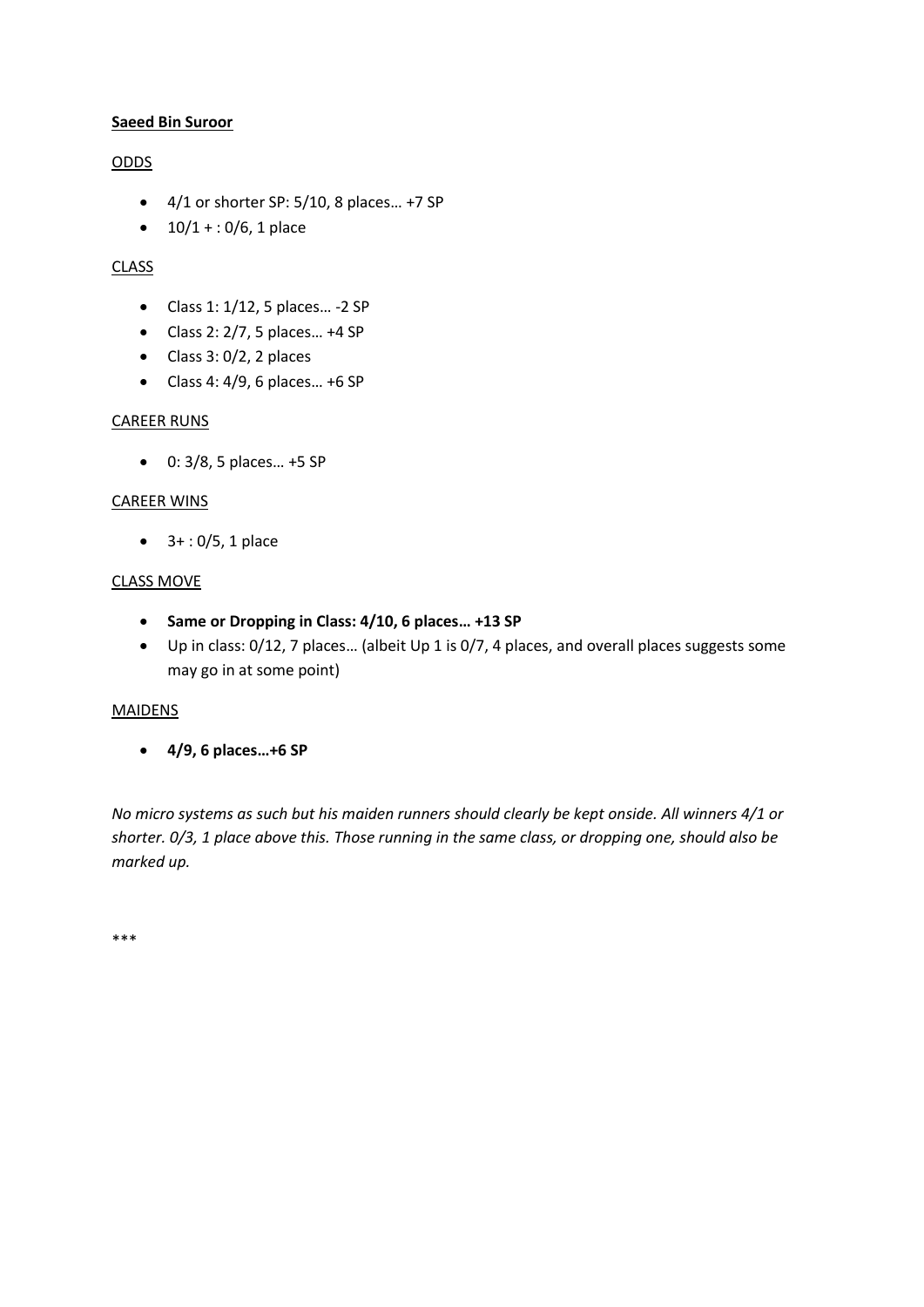# **Richard Hannon (jnr)**

### Handicap vs Non Handicap

- $\bullet$  Handicap: 1/13, 6 places... -10 SP
- $\bullet$  Non-Handicap: 6/25, 11 places... +4

# ODDS

- **3/1 or shorter: 5/8, 7 places… +8 SP**
- $\bullet$  11/1+ : 0/12, 5 places

# CAREER RUNS

- 0: 1/7, 3 places…+4 SP
- 1+2: 5/11, 7 places… +5 SP

# ORIGIN OF HORSE

- GB Bred: 0/10, 4 places
- $\bullet$  IRE: 7/27, 13 places... + 5 SP

Nothing else of note really stands out for Hannon's runners. In general they look like they are well backed and there is certainly no 'way in' for a profitable micro system as such. It is useful to know how his well fancied ones have performed.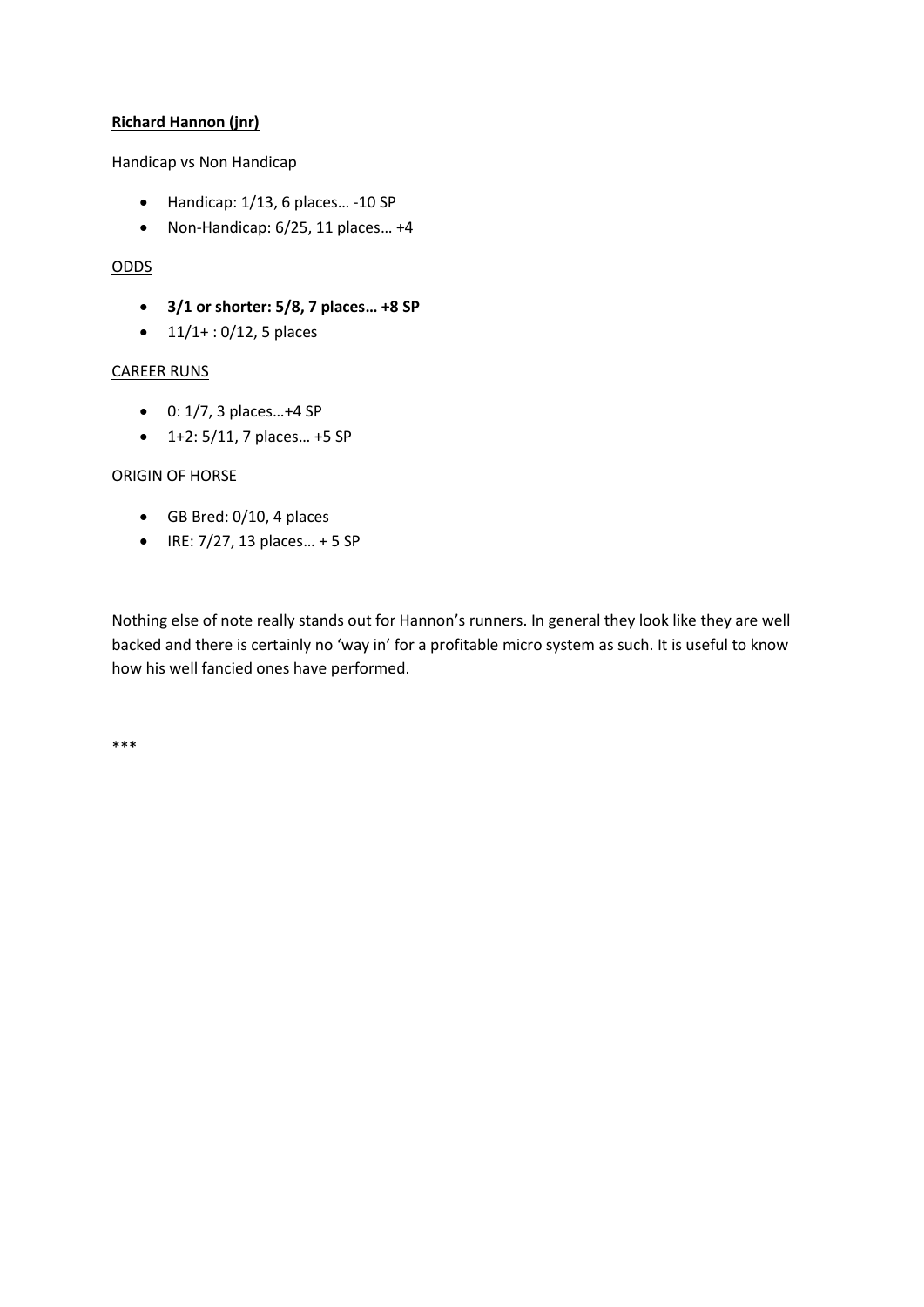# **Sir Michael Stoute**

It should be noted that his record in the last three seasons is only: 1/16, 4 places… against a record of 4/13,8 places in the two seasons before that.

Handicap vs Non Handicap

- $\bullet$  Handicap: 1/15, 4 places... -11 SP
- Non- Handicap: 4/14, 8 places… +6 SP

# ODDS

 $6/1+ 0.09$ , 2 places

# **DISTANCE**

5-7f: 0/10, 2 places

# *Micro Angle… If you just focussed on his non-handicap runners, running over 1 mile or further: 4/10, 6 places… + 10 SP*

He had no such runners in 2013, 1/3 in 2014 and 0/3, 1 place last season.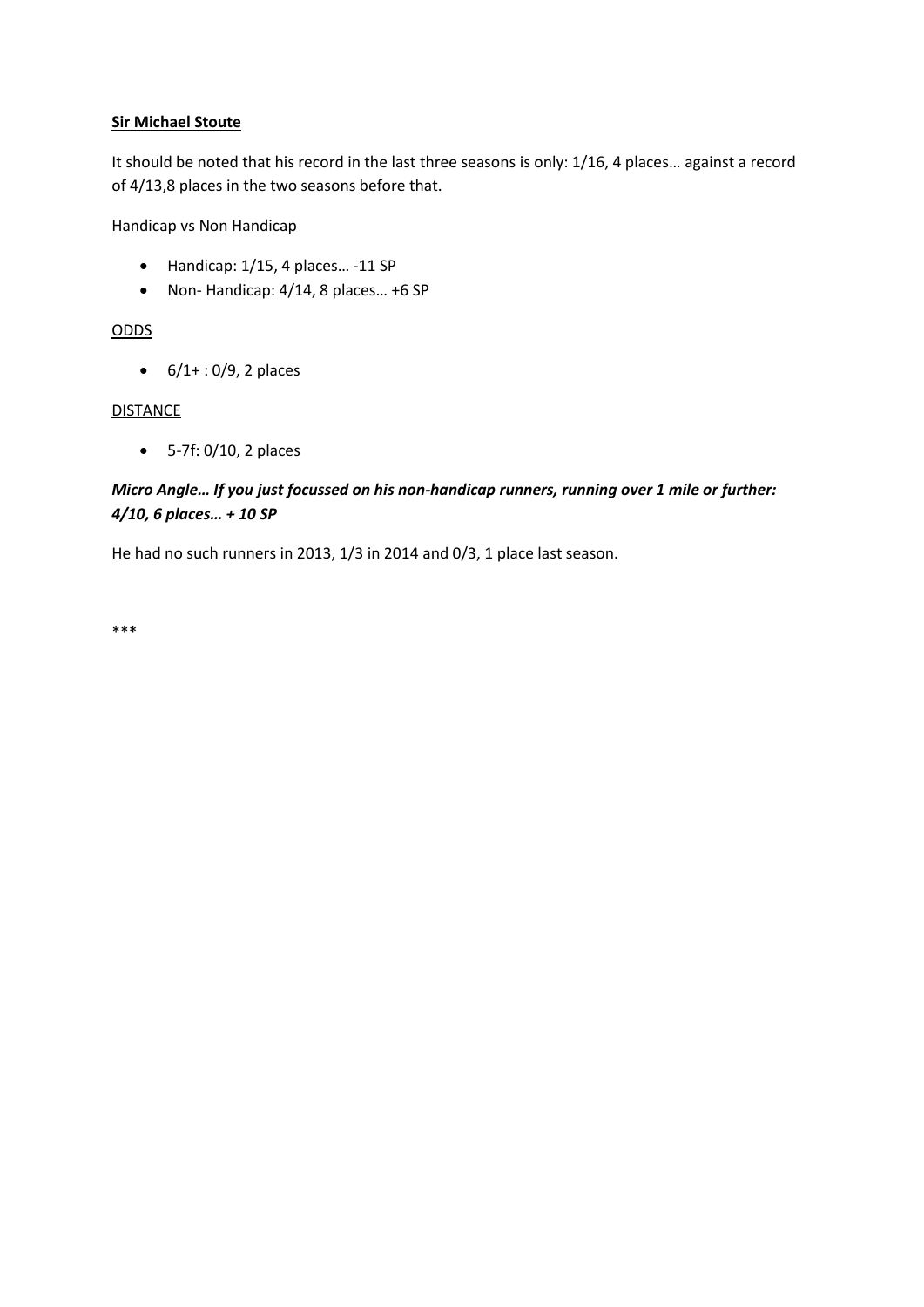# **Charles Hills**

# ODDS

The market has been some guide to his horse's chances…

- **7/1 or shorter: 4/8, 7 places… +16 SP**
- $\bullet$  8/1-12/1: 0/5, 2 places
- $\bullet$  14/1+: 0/12, 0 places

### HORS RUNS 90 DAYS

 $\bullet$  0 runs: 0/7, 0 places

### HORSE RUNS CAREER

 $\bullet$  0 runs: 0/6, 0 places

#### DISTANCE MOVE

All winners running at the same distance as LTO..

 $\bullet$  Same Class: 4/12, 7 places... +12 SP

### CLASS MOVE

- $\bullet$  Same/Up 1: 4/12, 5 places...+12 SP
- $\bullet$  Up2 +: 0/7, 4 places

### PLACING LTO

- Top 3: 4/14, 8 places…+10 SP
- $\bullet$  4<sup>th</sup> or worse: 0/5, 1 place

*Micro Angle… if you exclude his runners that have had 0 runs in previous 90 days (also covers those with no career runs) and focus on those 12/1 or shorter (which covers all wins and places)…*

### **13 bets / 4 wins / 9 places/ 31% sr / +11 SP / +13 BFSP / AE 2.22**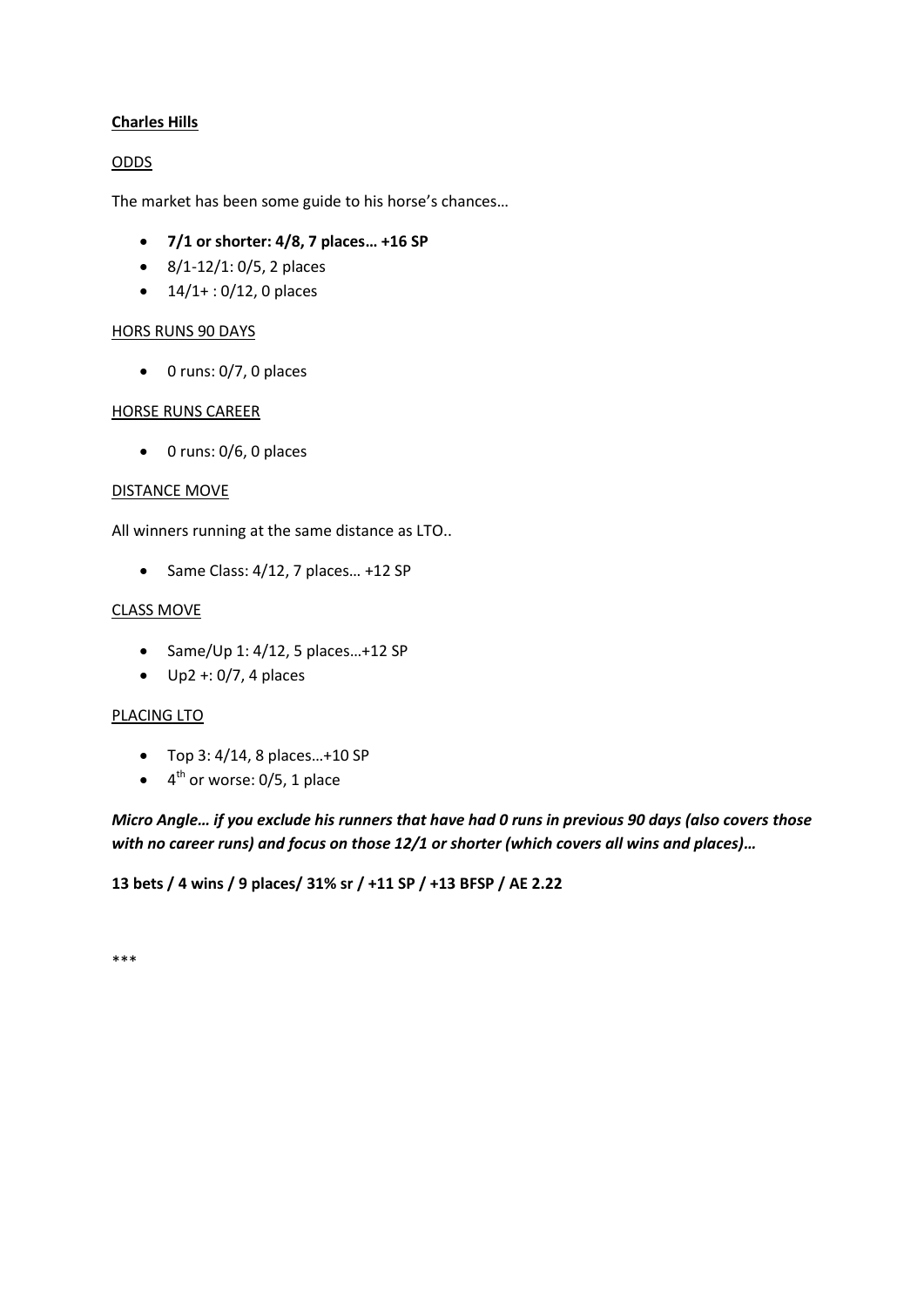# **Other Trainer Notes**

Could Do Better?

- William Haggas: 1/27, 6 places… -24 SP
- A Balding: 1/25, 9 places… -12 SP
- $\bullet$  M Channon: 1/26, 5 places... +8 SP
- Charlie Appleby: 0/12, 3 places
- B Meehan: 0/18, 4 places
- T Dascombe: 0/12, 0 places
- $\bullet$  K Ryan: 0/19, 2 places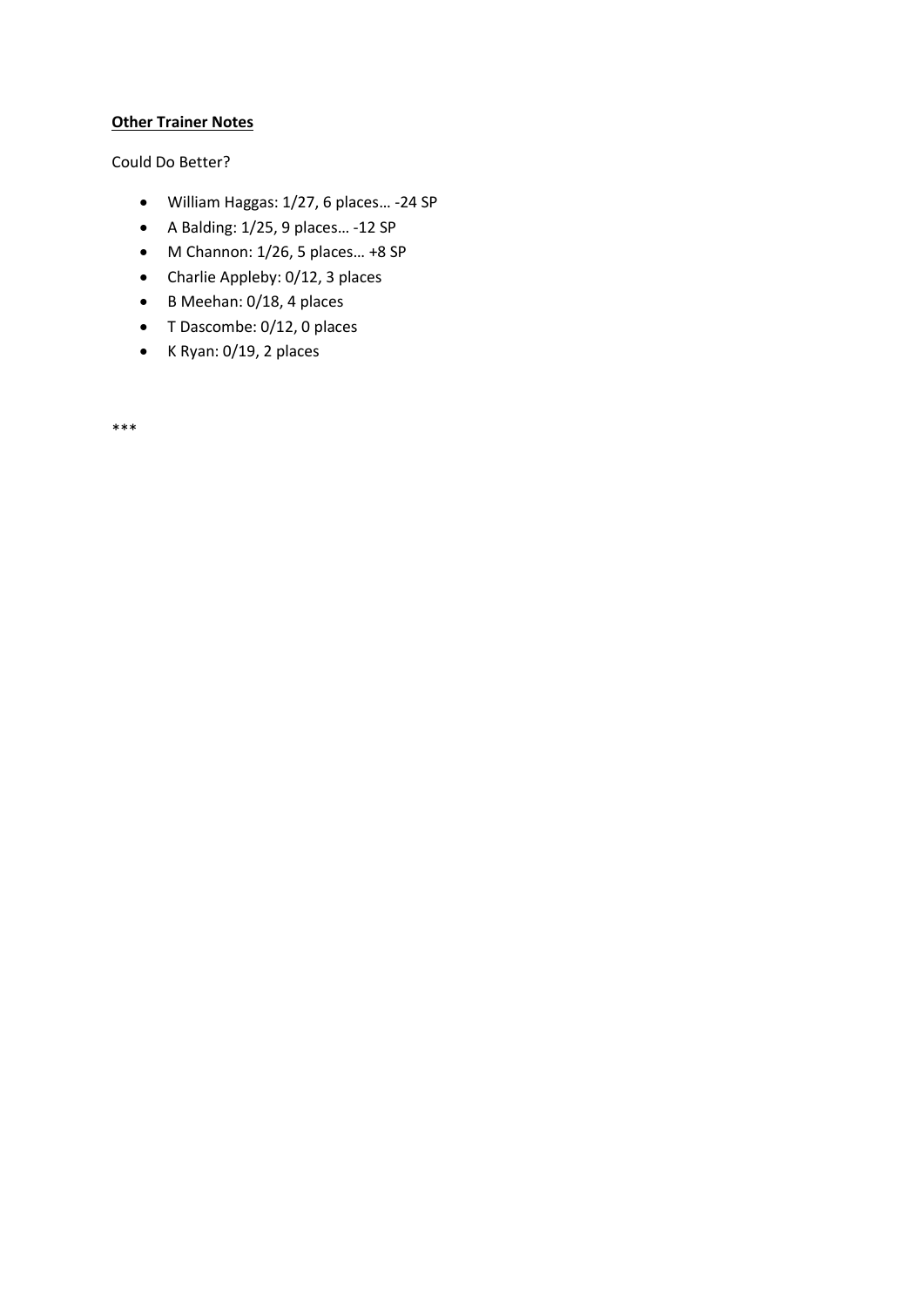# **ROYAL ASCOT LAST TIME OUT**

At Aintree we had a 16/1 success in the last race of the meeting (much needed for my pocket!) with an angle that focussed on horses that ran at the Cheltenham Festival Last Time Out. So, with that in mind…

Royal Ascot obviously wasn't far away and so I thought I would see if we could find any 'ways in' with horses that ran there last time out. I may not find anything of course, but let's have a look...

The top level figures for horses that ran at The Royal Meeting LTO…

289 bets / 36 wins / 76 places / 13% sr / -61 SP / -24 BFSP / AE 0.92

Let's split it into handicaps and non handicaps

- $\bullet$  Handicaps: 12/110, 23 places... 0 SP
- Non-Handicaps: 24/179, 53 places.. -61 SP

### **HANDICAPS**

### ODDS

- $\bullet$  18/1 + : 0/27, 2 places
- 16/1 or shorter SP at Newmarket: 12/83, 21 places.. + 27 SP

### **Let's use that odds cap… 16/1<…**

LAST RACE (so the run at Ascot)

- Ran in a Non-Handicap LTO: 3/14, 5 places… +4 SP
- Top 4: 0/15, 4 places (handicapper gets them if winning and/or hard race?)

### OTHER

- Distance Move: UP 1 or 2 f: 5/20, 8 places... +29 SP ... +42 BFSP (those that were  $16^{th}$  or worse at Ascot… 4/4)
- 2 to 5 career wins: **51 bets / 10 wins / 15 places / 20% sr / +46 SP / +68 BFSP / AE 1.66**
- Dropping 3 classes: 3/6, 4 places… +12 SP (depending on race they are in at Newmarket, that has covered those running in a Group 2 or 3 at Ascot)
- 1 or more RUNS at Track: 30 bets / 7 wins / 10 places / 23% sr / +50 SP / +69 BFSP / AE 2.33
- 1 or more WINS at Track: **5/8, 5 places… +49 SP** (at least one win at each of last 4 meetings)
- 1 RUN over course and distance previously: **14 bets / 5 wins / 6 places / 36% sr / +45 SP**
- Clear Top Weight (exc claims): 2/7, 4 places… +10 SP
- $\bullet$  11<sup>th</sup> or worse in weights: 3/10, 5 places... +18 SP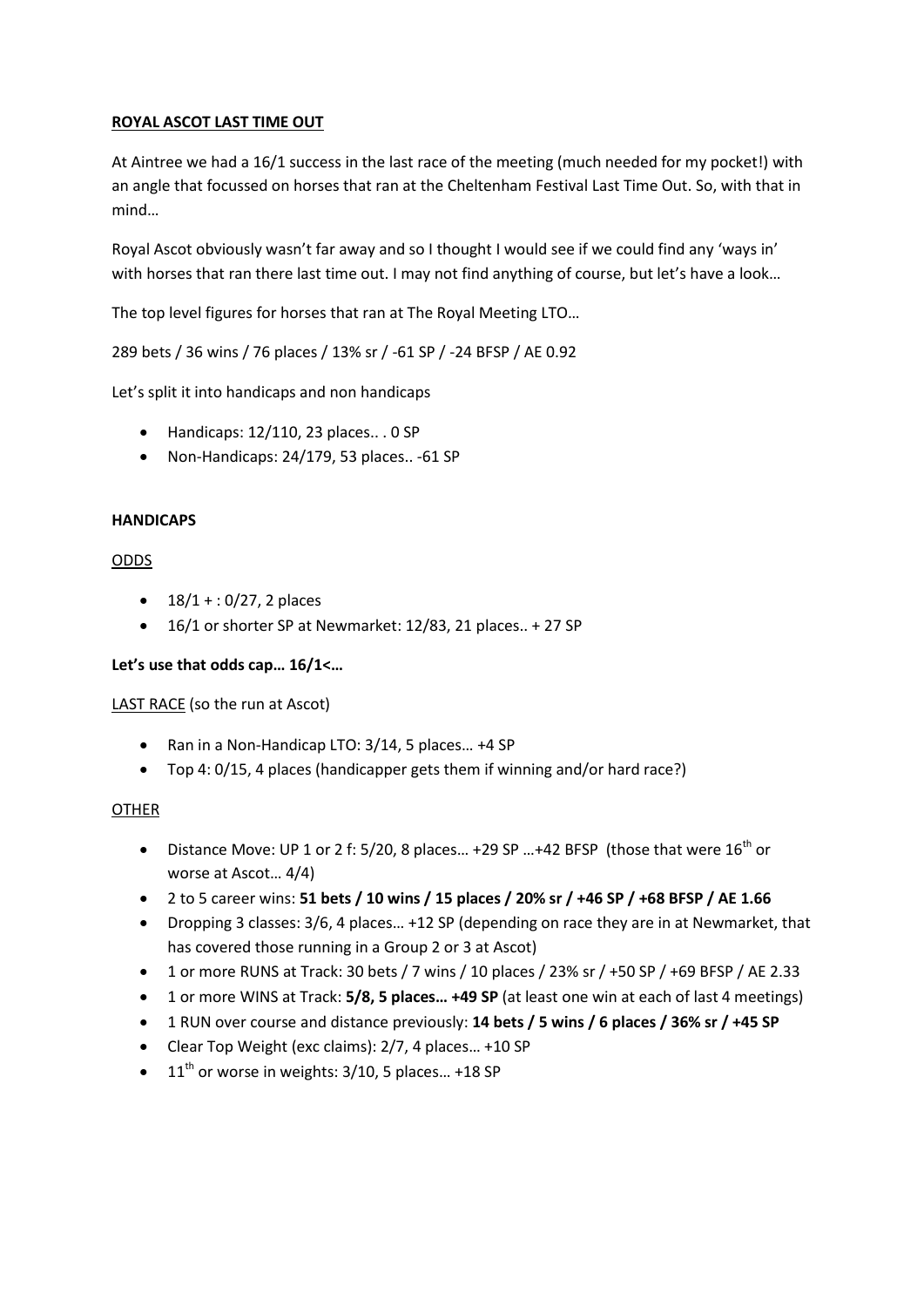# Trainers

- $\bullet$  R Fahey: 2/3,2 places... +27 SP
- M Johnston: 2/5, 2 places… +17 SP
- Sir Michael Stoute: 0/4, 0 places
- J Gosden: 0/3, 0 places
- A Balding: 0/5, 1 place

A few angles of interest there to get excited about I think. Hopefully they help you sift a few of the handicaps. It will be interesting to see how those with previous course runs/wins get on.

\*\*\*

# **NON HANDICAPS**

# ODDS

- $22/1 + 10/29$ , 4 places
- $\bullet$  10/1 + : 1/72, 8 places... -51 SP
- $9/1$  < : 23/107, 45 places... -10 SP

Let's just look at those priced 9/1 or under running at Newmarket…

# LAST RACE (so the run at Ascot)

- **1 st LTO: 8/17, 10 places… +15 SP**
- $\bullet$   $2^{nd}$ : 6/23, 12 places... -6 SP

# OTHER

- **4 year olds: 6/17, 8 places… +15 SP**
- **1 run last 90 days: 3/9, 3 places… +13 SP**

### Trainer

- $\bullet$  J Gosden: 3/5, 3 places... +5 SP
- M Johnston: 3/12, 5 places… 0 SP
- Sir Michael Stoute: 2/5, 3 places… +4 SP
- $\bullet$  R Hannon (jnr): 2/7, 3 places... +1 SP